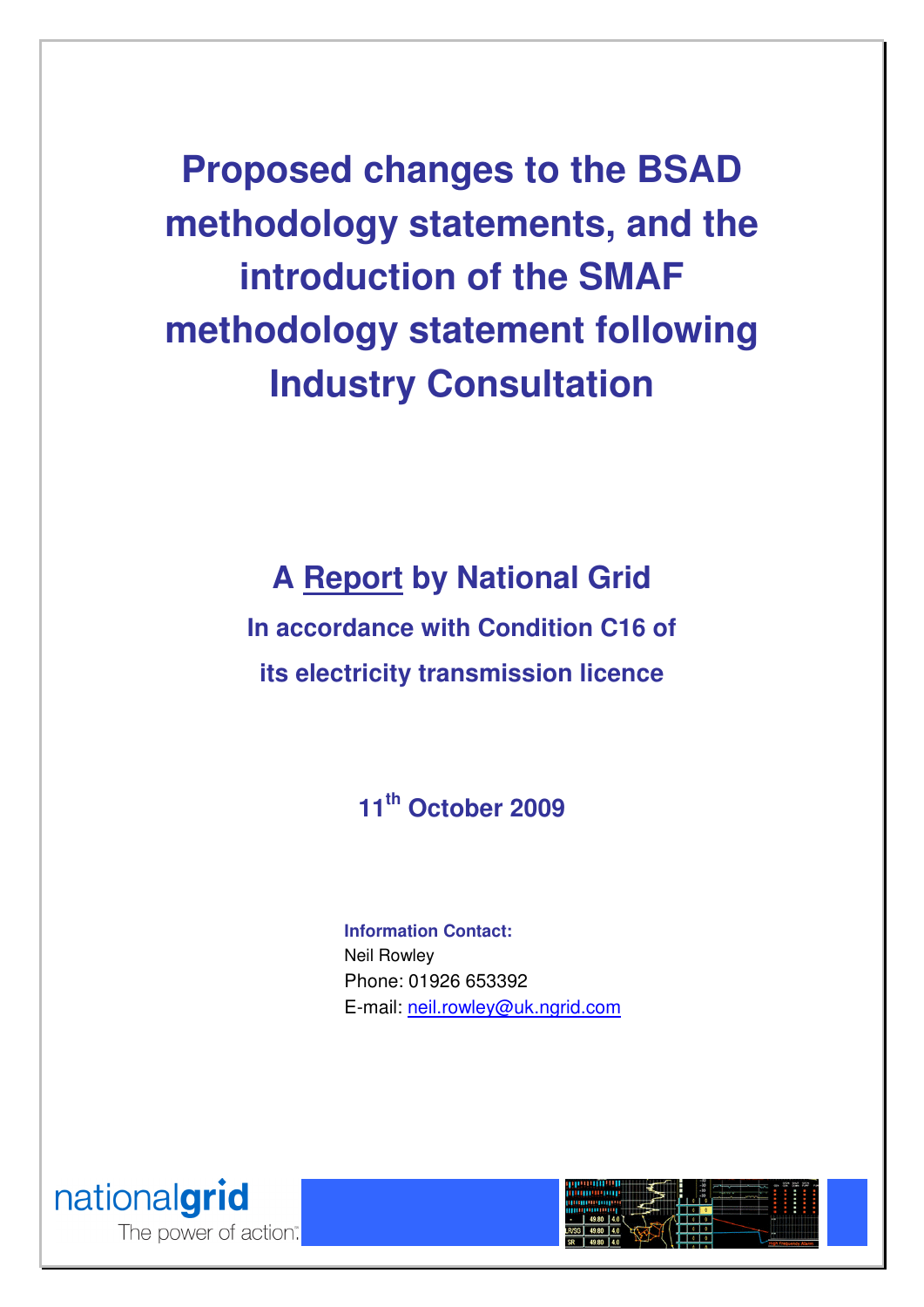

### **CONTENTS**

| 1.             |                                                              |  |  |  |  |  |
|----------------|--------------------------------------------------------------|--|--|--|--|--|
| $\overline{2}$ |                                                              |  |  |  |  |  |
|                | 21<br>22<br>2.3<br>2.4                                       |  |  |  |  |  |
| 3              |                                                              |  |  |  |  |  |
|                |                                                              |  |  |  |  |  |
|                |                                                              |  |  |  |  |  |
|                | APPENDIX C: MARKED-UP BSAD METHODOLOGY STATEMENT - P217A AND |  |  |  |  |  |
|                | APPENDIX D: MARKED-UP SMAF METHODOLOGY STATEMENT - P217A AND |  |  |  |  |  |
|                | APPENDIX E: MARKED-UP BSAD METHODOLOGY STATEMENT - P217A 21  |  |  |  |  |  |
|                | APPENDIX F: MARKED-UP SMAF METHODOLOGY STATEMENT - P217A 22  |  |  |  |  |  |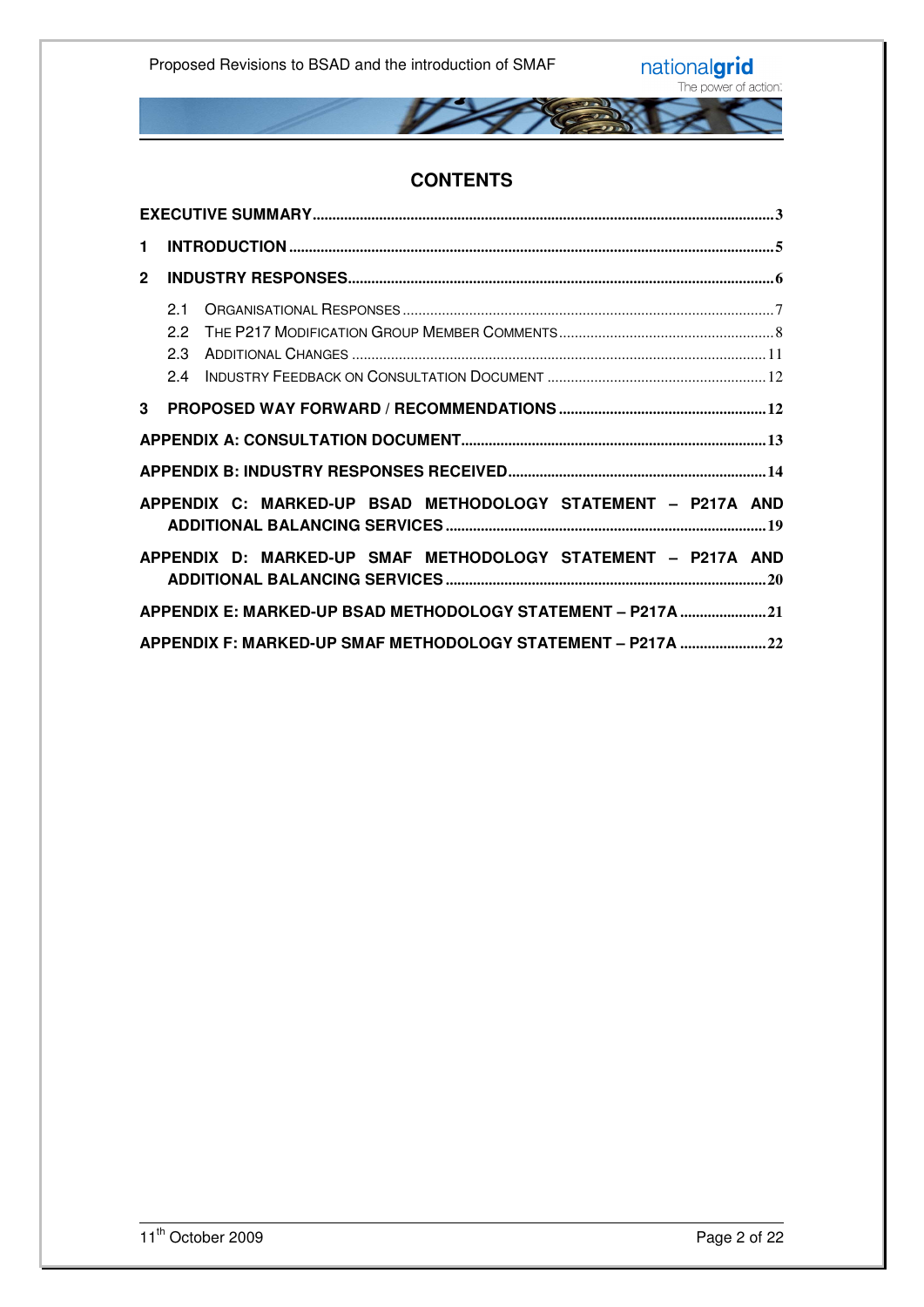## **Executive Summary**

National Grid has carried out an industry consultation on proposed changes to the Balancing Service Adjustment Data (BSAD) methodology statement and on the introduction of the System Management Actions Flagging (SMAF) methodology statement. This review has been conducted in accordance with the conditions of Standard Condition C16 of National Grid's Electricity Transmission Licence.

As a result of the industry consultation, National Grid is proposing further changes to the BSAD methodology statement published in the industry consultation document on 7<sup>th</sup> September 2009. National Grid is also proposing changes to the SMAF methodology statement introduced in the same industry consultation.

There are two drivers for these proposals. First, the approval of BSC modification P217A; Revised Tagging Process and Calculation of Cash Out Prices and the consequential impact upon the provision of Balancing Services Adjustment Data and the Bid Offer Data. Second, from a National Grid review of the consistency of balancing services included within the imbalance price calculation. As a result, National Grid consulted on two versions of the BSAD and SMAF methodology statements. The first versions comprised changes relating to P217A while the second versions, in addition to P217A changes, proposed the inclusion of additional balancing services. It should be noted that both proposed BSAD methodology statements included housekeeping changes, which given the changes resulting from P217A, National Grid believes will improve the quality of the document.

This report provides details of the outcome of the consultation process undertaken by National Grid.

### **Recommendation**

National Grid has carefully considered the industry responses to the consultation, and where we consider appropriate made alterations to the proposed documents.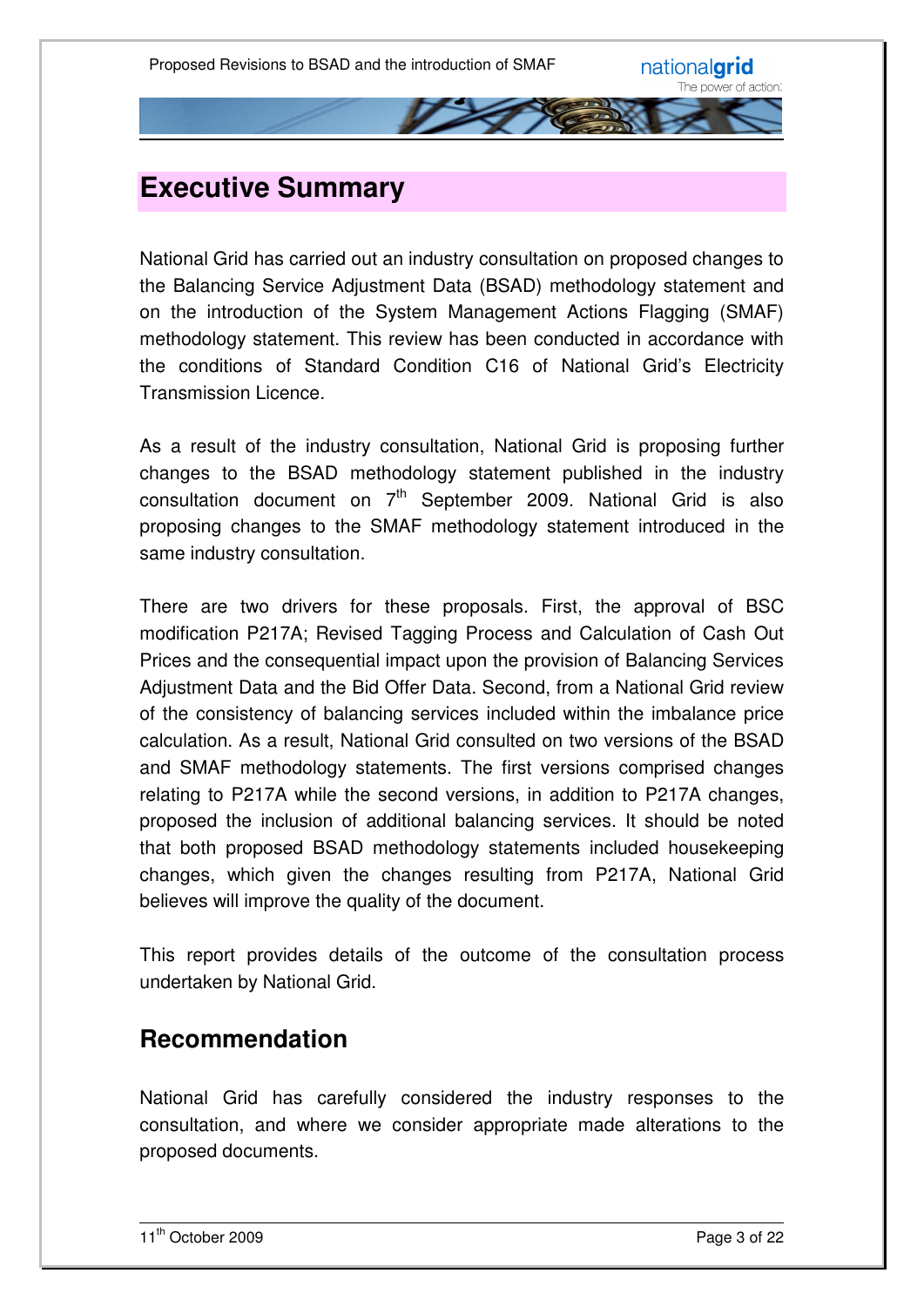National Grid recommends that the Authority approves the proposed BSAD and SMAF versions that incorporate the additional balancing services of Emergency Deenergisation Instructions and Commercial Intertrips. These versions are contained within Appendix C and D respectively

If the Authority does not approve the inclusion of the additional balancing services, National Grid recommends that the Authority approves the proposed BSAD and SMAF versions contained in Appendix E and F respectively.

Subject to the approval by the Authority before the 05<sup>th</sup> November 2009, the proposed changes will become effective from 05<sup>th</sup> November 2009.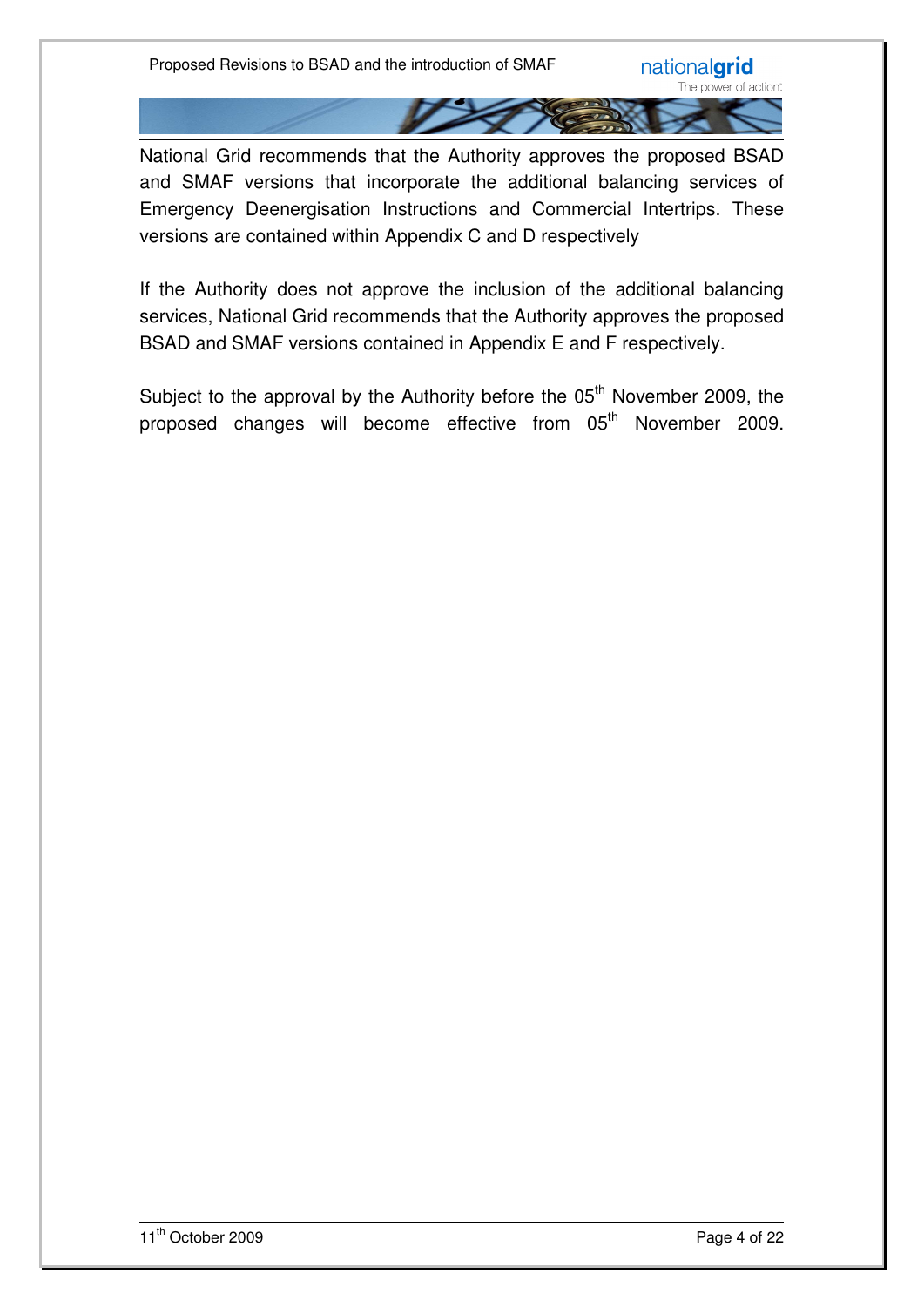

## **1 Introduction**

National Grid has consulted with the industry on changes to the Balancing Services Adjustment Data (BSAD) methodology statement and on the introduction of the System Management Actions Flagging (SMAF) methodology statement in accordance with the conditions of standard condition C16 of the National Grid Electricity Transmission Licence.

The consultation document can be found in Appendix A.

In summary, National Grid has consulted the industry on two broad types of proposed changes:

- 1. Consequential impacts upon the provision of balancing services and Bid Offer Data from the implementation of BSC modification P217A; Revised Tagging Process and Calculation of Cash Out Prices. Specifically, National Grid will be required to flag balancing services and Bid-Offer Acceptances that are taken for reasons beyond meeting the national supply demand position. This has given rise to the introduction of the SMAF methodology statement. Also, BSC modification P217A will, from the  $5<sup>th</sup>$  November 2009, alter the BSAD variables provided by National Grid. As a result, changes are proposed to the BSAD methodology statement. In addition, housekeeping changes have also been proposed to the BSAD methodology statement. The BSAD and SMAF methodology statements proposed relating to these changes can be found in Appendices E and F respectively.
- 2. National Grid has also reviewed the consistency of treatment of balancing services that contribute to the imbalance price calculation and is proposing the inclusion of an additional two services, Emergency Deenergisation Instructions and Commercial Intertrips. It is proposed that these respective services should contribute to the determination of the market length, and hence the determination of the main and reverse cash out price. However due the nature of the services, National Grid is proposing to treat these as unpriced volumes at this time. The inclusion of these services together with the P217A related changes to the BSAD and SMAF methodology statements can be found in Appendix C and D respectively.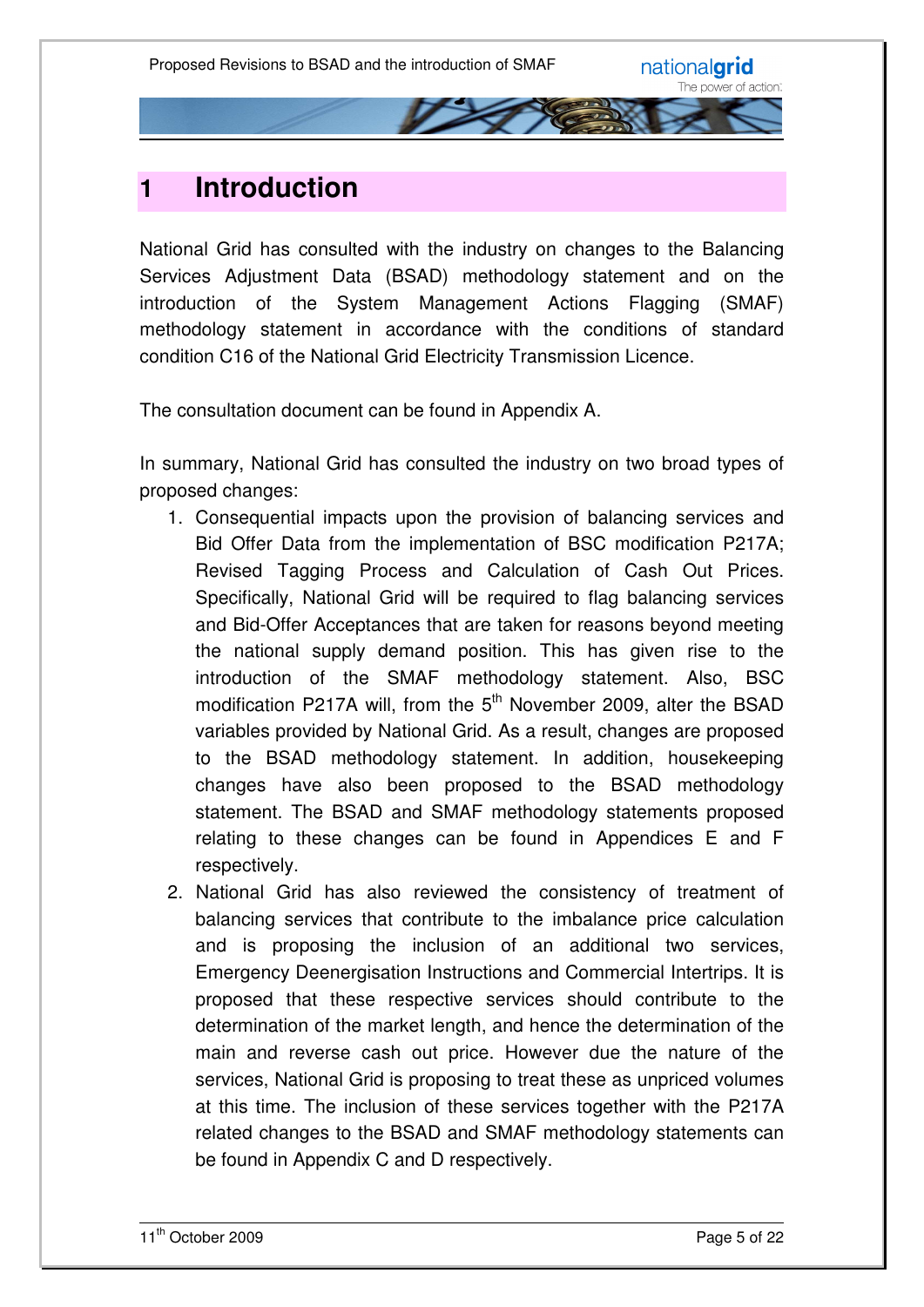This report provides details of the outcome of the industry consultation process undertaken by National Grid.

## **2 Industry Responses**

Responses were received from 4 organisations:

- $\triangleright$  Centrica
- ▶ ScottishPower
- $\triangleright$  RWF
- E.ON

In addition, National Grid received comments from a P217 Modification Group Member - these have also been considered.

The responses from the 4 organisations can be found in Appendix B.

A high level summary of industry responses to the consultation questions is given in Table 1 below.

| No           | <b>Consultation Question</b>                                                                                                                                                      | <b>Centrica</b> | <b>Scottish</b><br><b>Power</b> | <b>RWE</b> | <b>EON</b> |
|--------------|-----------------------------------------------------------------------------------------------------------------------------------------------------------------------------------|-----------------|---------------------------------|------------|------------|
|              | Do you agree that the changes proposed to<br><b>BSAD</b><br>methodology statement<br>the<br>in<br>Appendix B resulting from modification P217A<br>should be made?                 | Υ               | Υ                               | Y          | Υ          |
| $\mathbf{2}$ | Do you agree that the SMAF methodology<br>statement proposed in Appendix C should be<br>implemented?                                                                              | Y               | Y                               | Υ          | Y          |
| 3            | Do you agree that Emergency Deenergisation<br>Instruction volumes should be included within<br>the BSAD and SMAF methodology statement<br>as contained within Appendices E and G? | Υ               | Υ                               | Y          |            |
| 4            | Do you agree that Commercial Intertrip<br>volumes should be included within the BSAD<br>SMAF methodology statement<br>and<br>as<br>contained within Appendices E and G?           | Υ               | Υ                               | Υ          | Υ          |

**Table 1**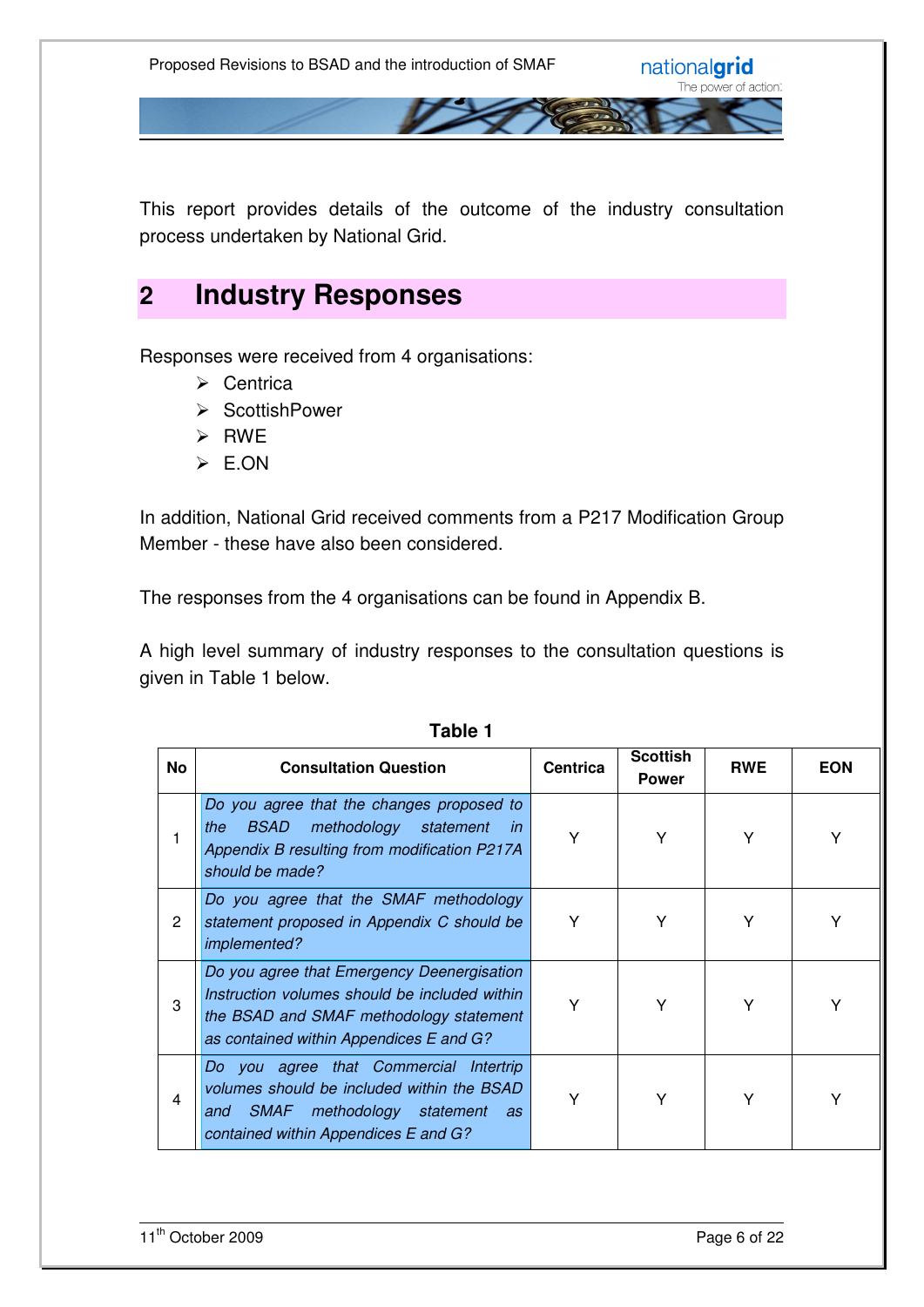The industry responses to these questions can be grouped into the following two categories:

- 1. P217A related (Q1 and Q2);
- 2. Inclusion of additional balancing services (Q3 and 4);

Section 2 summarises the key comments received and National Grid's response.

### **2.1 Organisational Responses**

All the respondents agreed that the proposed changes to the BSAD methodology statement should be made and that the SMAF methodology statement should be implemented. The majority of respondents acknowledged that these changes were for the purposes of facilitating the implementation of BSC modification P217A.

All respondents also agreed that the additional balancing services of Emergency Deenergisation Instructions and Commercial Intertrips should be included within BSAD and SMAF.

Table 2 shows comments made by E.ON and Centrica.

| <b>E.ON Comment</b>                                                                                                                               | <b>Centrica Comments</b>                                                                                                                                                                                                                                                            |
|---------------------------------------------------------------------------------------------------------------------------------------------------|-------------------------------------------------------------------------------------------------------------------------------------------------------------------------------------------------------------------------------------------------------------------------------------|
| 1) SMAF Methodology Page 6 Part B<br>Section 3 Option Contracts - please<br>reword                                                                | 2) Centrica agrees that volumes due to<br><b>Emergency Deeenergisation Instructions</b><br>should be included in cash out. This<br>would improve the accuracy of NIV when<br>these actions are taken ensuring that the<br>correct imbalance price is selected as the<br>main price. |
| "BM Start-Up option contracts used by<br>National Grid to facilitate access to ARNS<br>energy from BM Units that would not<br>have otherwise run" |                                                                                                                                                                                                                                                                                     |
|                                                                                                                                                   | It should be made clear that volumes are<br>only included 'up to the wall' (including a<br>definition of 'up to the wall').                                                                                                                                                         |
|                                                                                                                                                   | Centrica agrees that volumes due to<br><b>Emergency Deenergisation Instructions</b><br>should be included in cash out.                                                                                                                                                              |

**Table 2**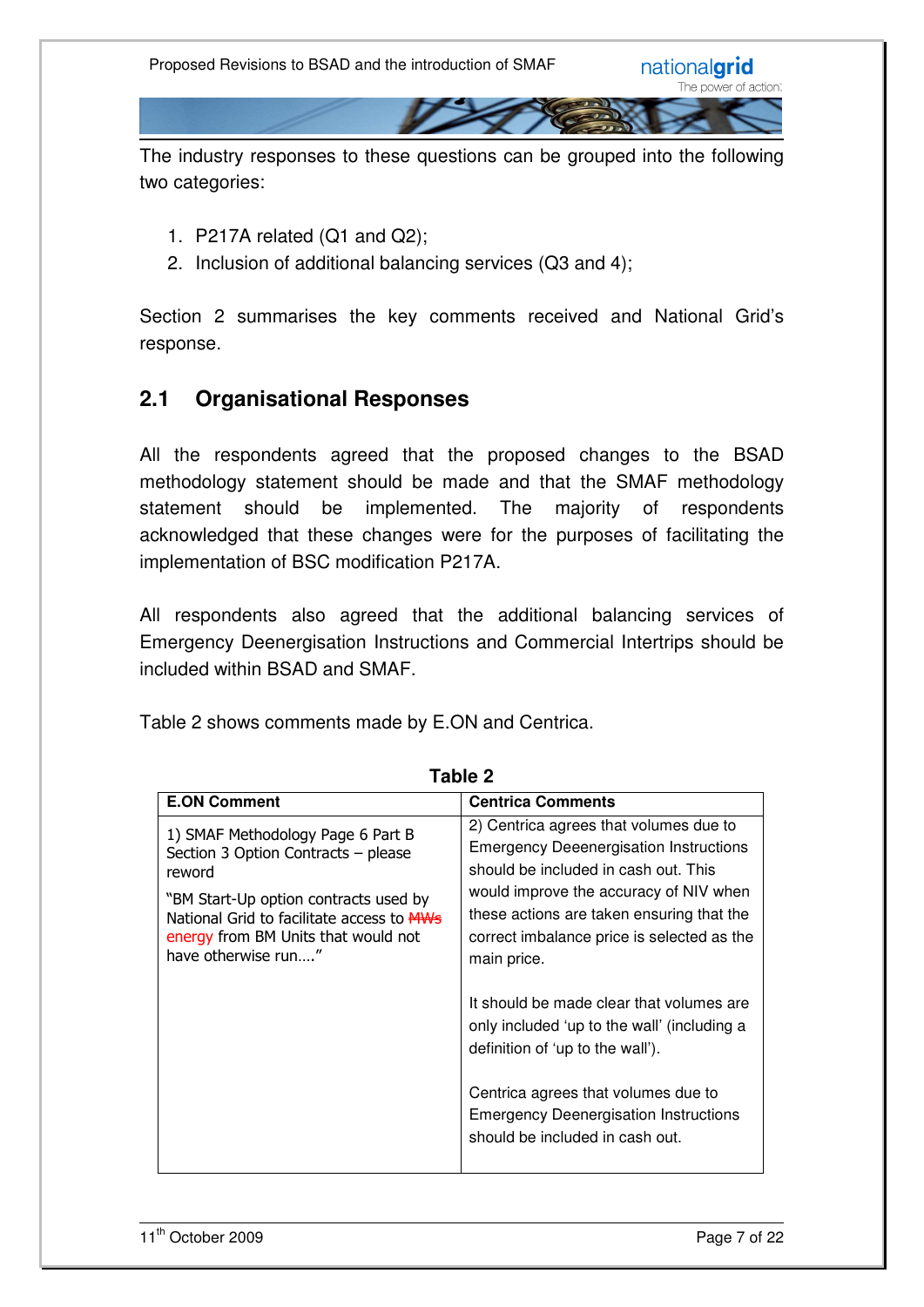| <b>E.ON Comment</b> | <b>Centrica Comments</b>                                                                                                                              |  |  |
|---------------------|-------------------------------------------------------------------------------------------------------------------------------------------------------|--|--|
|                     | This would improve the accuracy of NIV<br>when these actions are taken ensuring<br>that the correct imbalance price is<br>selected as the main price. |  |  |
|                     | It should be made clear that volumes are<br>only included 'up to the wall' (including a<br>definition of 'up to the wall').                           |  |  |

 $\sim$ 

#### **National Grid's View:**

1) National Grid has no objection to the rewording suggested by Eon and has changed the SMAF methodology statement accordingly. Also, National Grid has, within the description of BM Start-Up in the BSAD methodology statement, replaced the MW term used with energy. These changes are visible in all change marked versions contained within the Appendices

2) National Grid agrees with Centrica's comments about clarifying the energy volumes to be included within BSAD from any operation of the additional balancing services. Therefore, within BSAD, we have replaced the wording for Emergency Deenergisation Instructions as per follows;

The volume for inclusion in BSAD will be calculated as the expected energy delivered (SEsj) in accordance with the methodology outlined within the ABSVD Methodology Statement, where s is Emergency Deenergisation Instructions up to the 'wall'.

We have also clarified that the 'wall' means up to the end of the Balancing Mechanism Window Period.

A similar change has been inserted for Commercial Intertrip volumes, which together with the change highlighted to Emergency Deenergisation Instructions can be seen in the change marked version in Appendix C.

It should be noted that the wording change has no impact on the volumes for inclusion; the wording only provides additional clarity.

### **2.2 The P217 Modification Group Member Comments**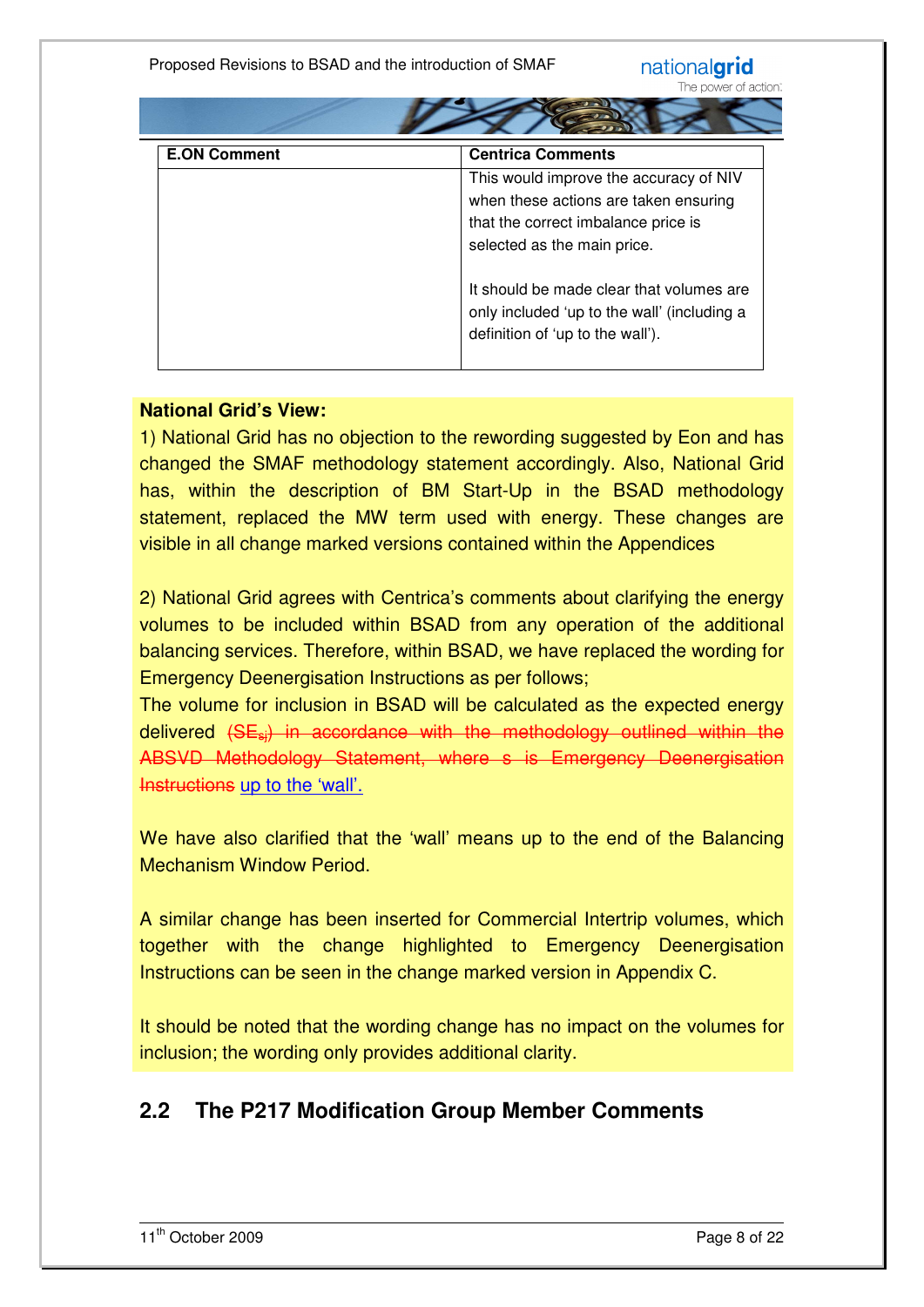The table below summaries the key comments received from the P217 modification group member.

#### **Table 3**

#### **P217 modification group member**

- 1. The member questioned the reasons given for providing Emergency Deenergisation Instructions and Commercial Intertrips as unpriced volumes. Although they did acknowledge that there maybe genuine reasons for these being unpriced.
- 2. The member suggested that the BPA and SPA algebraic formula should be time referenced where appropriate.
- 3. The member questioned whether the SPA worked example should be negative.
- 4. The member questioned the absence of any description about Emergency Flagging.
- 5. The member questioned whether the description provided on how National Grid will flag balancing services outside the balancing mechanism could be misinterpreted.
- 6. The member questioned whether the 'Difference Payment' should be included within BSAD.

#### **National Grid's View:**

1) National Grid believes it right to include the energy volumes (up to the wall) from the operation of Emergency Deenergisation Instructions and Commercial Intertrips given the potential impact upon market length and on the determination of the main and reverse imbalance price.

We also believe that at this time, it is right to include these volumes as unpriced volumes. Emergency Deenergisation Instructions, from the approval of CUSC modification CAP144, linked the payment from such operation to an administered mechanism. While the chosen mechanism is market based it is far from clear that it is appropriate to include this price in the imbalance price calculation.

National Grid enters into bilateral contracts for Commercial Intertrips. The pricing mechanisms for these contracts can vary and can also incorporate additional elements to cover contractual rights and obligations in addition to the Commercial Intertrip service. This can make determination of an appropriate price difficult. National Grid further notes that the costs associated with the commercial intertrip are likely to be significantly higher than energy prices for the same period. Hence, at this time, National Grid does not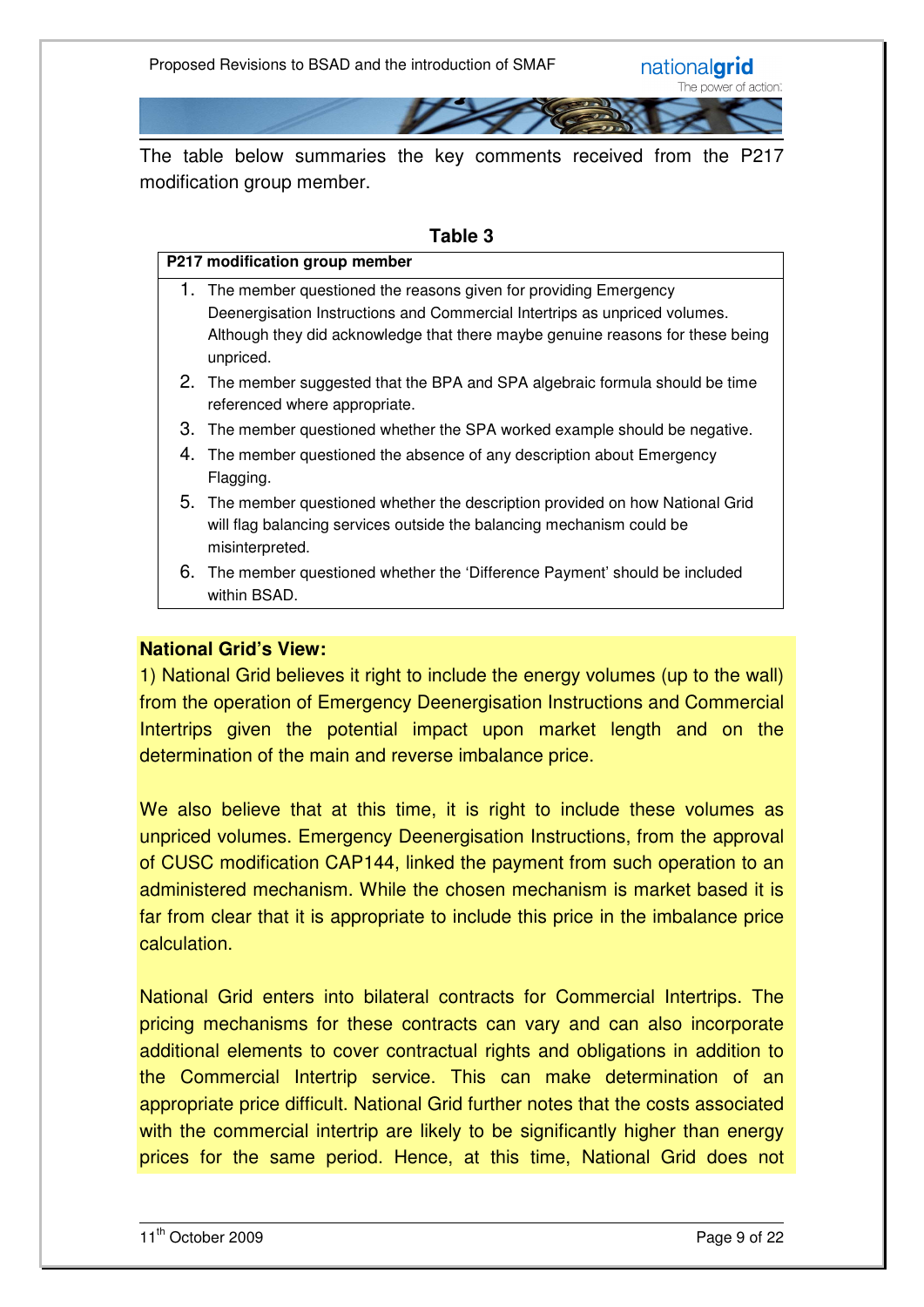consider it appropriate to include commercial intertrip costs in the imbalance price calculation.

2) National Grid agrees that the BPA and SPA formula should contain a time reference. Therefore we have proposed the insertion of the j notation within the appropriate sections of the BPA and SPA formula. These changes are visible within the changed marked versions of the BSAD methodology statement contained within Appendix C and E.

3) National Grid agrees that the SPA worked example should be negative and we have altered the example to that effect. This change is visible within the changed marked versions of the BSAD methodology statement contained within Appendix C and E.

 4) The BSC requires National Grid to determine whether Emergency Instructions issued in accordance with BC2.9 of the Grid Code should be Emergency Flagged. The determination of whether to Emergency Flag or not is dependent on whether the action(s) were used for system management reasons or not. Therefore, there is no difference between SO Flags and Emergency Flags except that Emergency Flags indicate that an Emergency Instruction was used to resolve a 'System' issue rather than any other balancing services. However National Grid agree that to add further clarity it is appropriate to reference Emergency flags. Consequently, we are proposing the following insertion to the SMAF methodology statements, within the description of Emergency Instructions; In instances where emergency instructions have been used for system management reasons, National Grid will classify the resulting Acceptances as Emergency-Flagged. For the avoidance of doubt, there is no difference in the meaning of system management for emergency instructions. This insertion can also be viewed within the changed marked versions contained within Appendix D and F.

5) The member specifically questioned whether the following could be misread and interpreted to mean all balancing services outside the balancing mechanism will be SO-Flagged:

"Individual balancing services actions used, outside the balancing mechanism will be SO-Flagged at inception, in accordance with the principles set out above."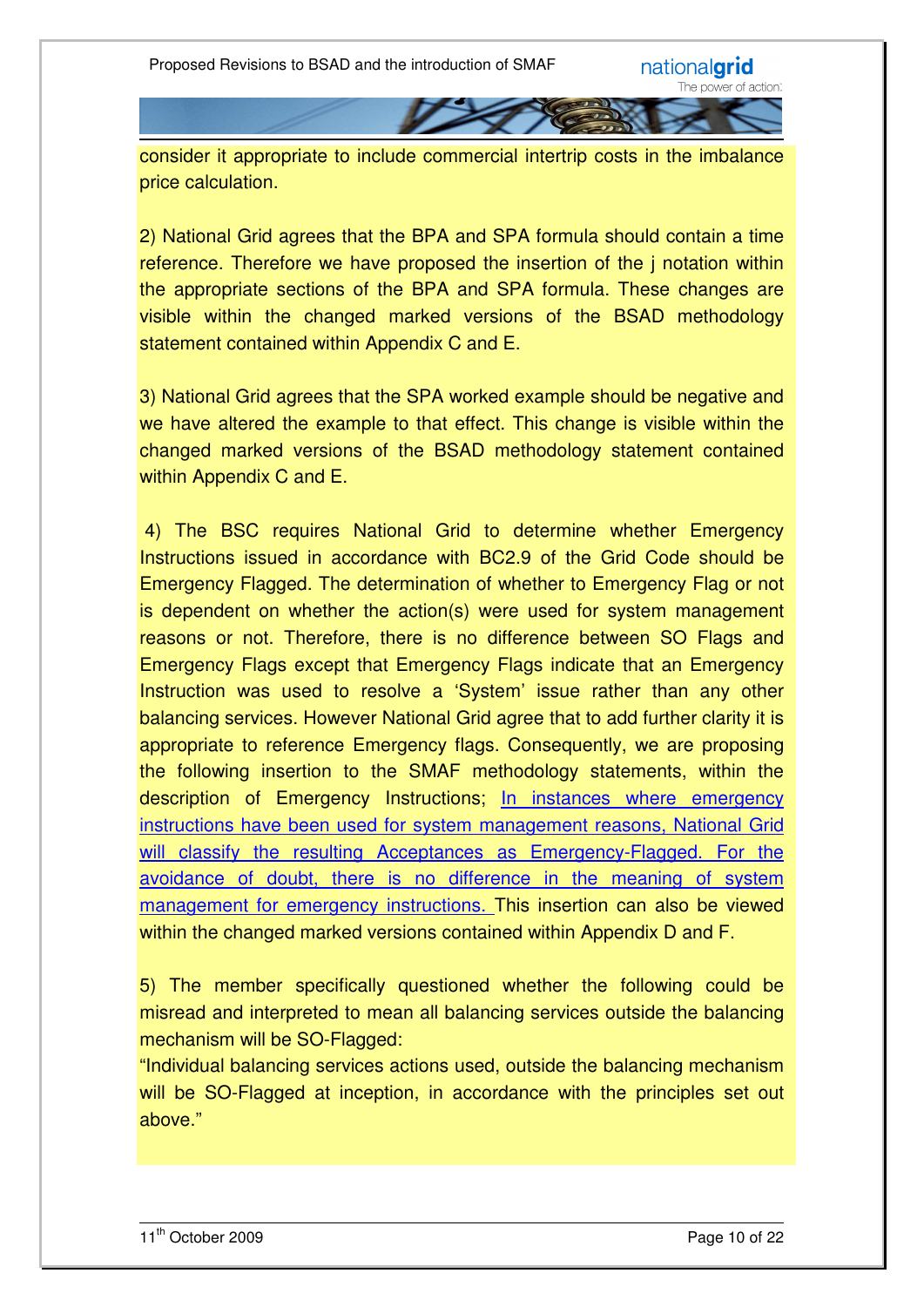National Grid does not believe the sentence provided would be interpreted as described, however for further clarity, we are proposing the following insertion; Individual balancing services actions used, outside the balancing mechanism for system management reasons will be SO-Flagged at inception, in accordance with the principles set out above.

This insertion can be viewed within the changed marked versions contained within Appendix D and F.

6) National Grid agrees that a 'difference' payment scenario as referenced within BSAD section 7. Re-submission of BSAD is not appropriate to the new form of BSAD variables. Specifically, it would be problematic to assign a valid volume to a 'difference' price when the volume would have been accounted for within the Bid-Offer Acceptance associated. Therefore, National Grid is proposing the removal of 'difference' payments from BSAD. This is shown in Appendix C and E.

However it should be noted that National Grid do not have any contracts operating in this way, and as such this removal has no impact upon BSAD and the imbalance price.

### **2.3 Additional Changes**

Table 4 summarises additional changes to those already discussed.

| <b>National Grid changes</b>                                                  |
|-------------------------------------------------------------------------------|
| 1) General housekeeping changes for both the SMAF and BSAD methodology        |
| statements                                                                    |
| 2) Removal of the footnote contained within section 2 of the BSAD methodology |
| statement.                                                                    |

**Table 4** 

#### **National Grid's View:**

1) We have made a number of minor changes to both the SMAF and the BSAD methodology statements in order to correct errors in the consulted versions. National Grid considers these to be housekeeping changes that make no significant change to the meaning or the intent of the documents. These changes can be viewed within the changed marked versions contained within the Appendices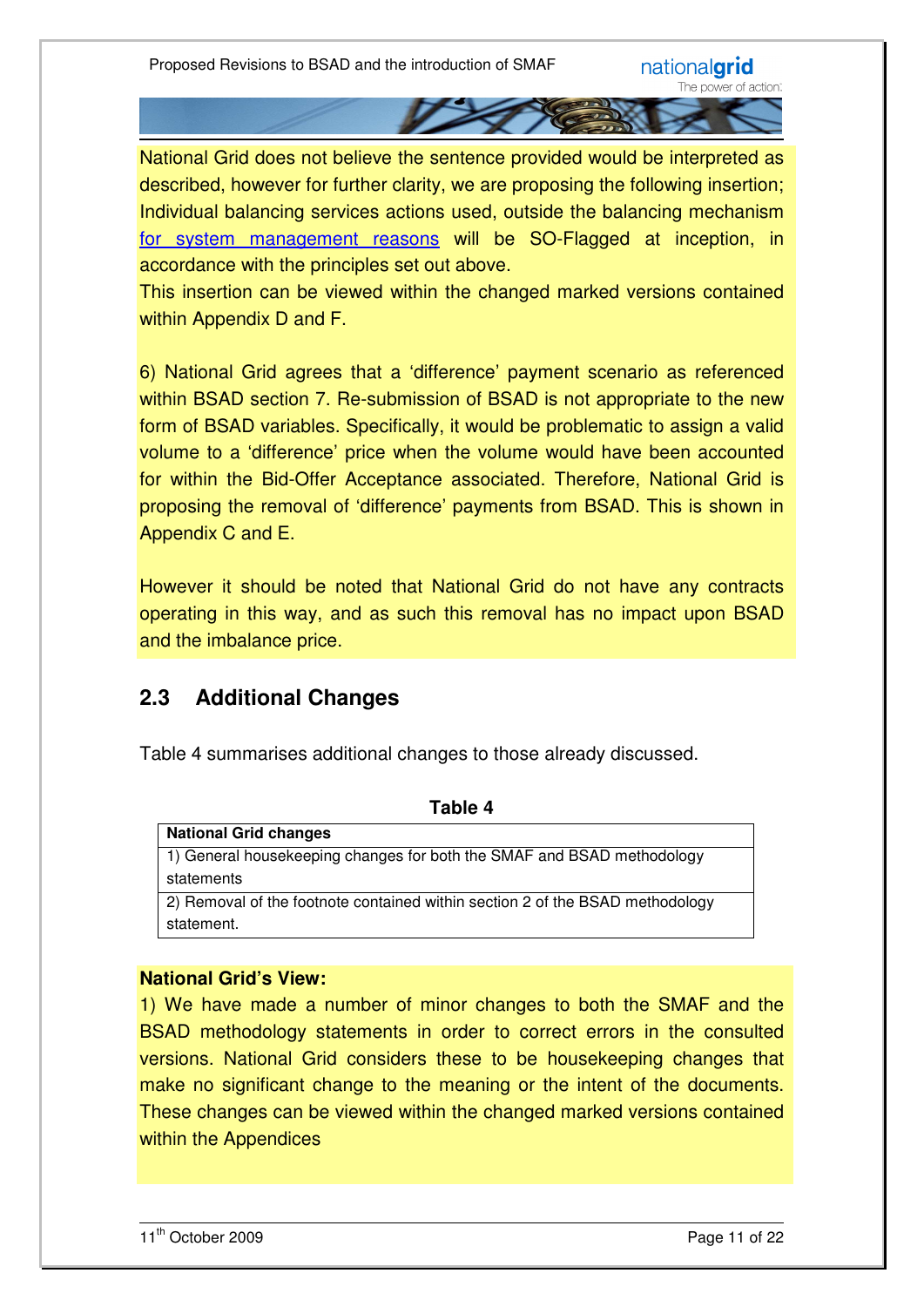2) At the time of consultation on the BSAD and SMAF methodology statement changes there was a live BSC modification, P239 that affected the BSAD variables to be provided by National Grid. Consequently, a footnote was added referencing the dependence of the provision of the Balancing Service Adjustment Cost to the approval of P239. Since that time P239 has been approved and therefore the footnote is no longer required and is proposed to be removed.

### **2.4 Industry Feedback on Consultation Document**

No feedback was received on the consultation document.

## **3 Proposed Way Forward / Recommendations**

National Grid has carefully considered the industry responses to the changes proposed by National Grid, and has provided its views at the end of each relevant subsection in section 2.

As a result of the industry responses, National Grid has, where appropriate, revised the proposed changes. These changes to the proposed revisions have been incorporated in BSAD and the SMAF methodology statements shown in the Appendices.

National Grid recommends that the Authority approves the proposed BSAD and SMAF versions that incorporates the additional balancing services of Emergency Deenergisation Instructions and Commercial Intertrip volumes in Appendices C and D respectively

If the Authority does not approve those versions National Grid recommends that the Authority approves the proposed BSAD and SMAF versions.

Subject to the approval by the Authority before the  $05<sup>th</sup>$  November 2009, the proposed changes will become effective from 05<sup>th</sup> November 2009.contained in Appendix E and F respectively.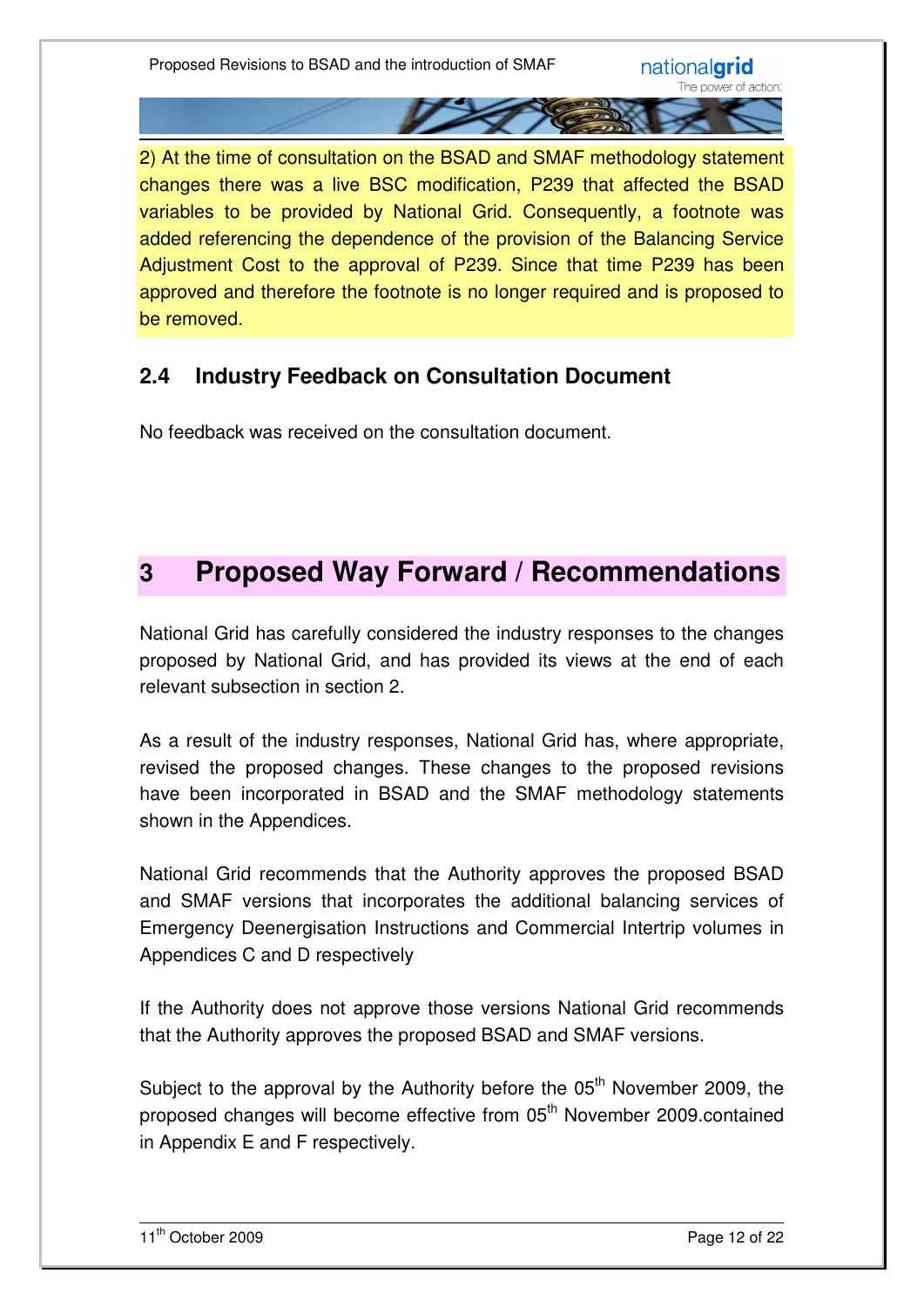

# **Appendix A: Consultation Document**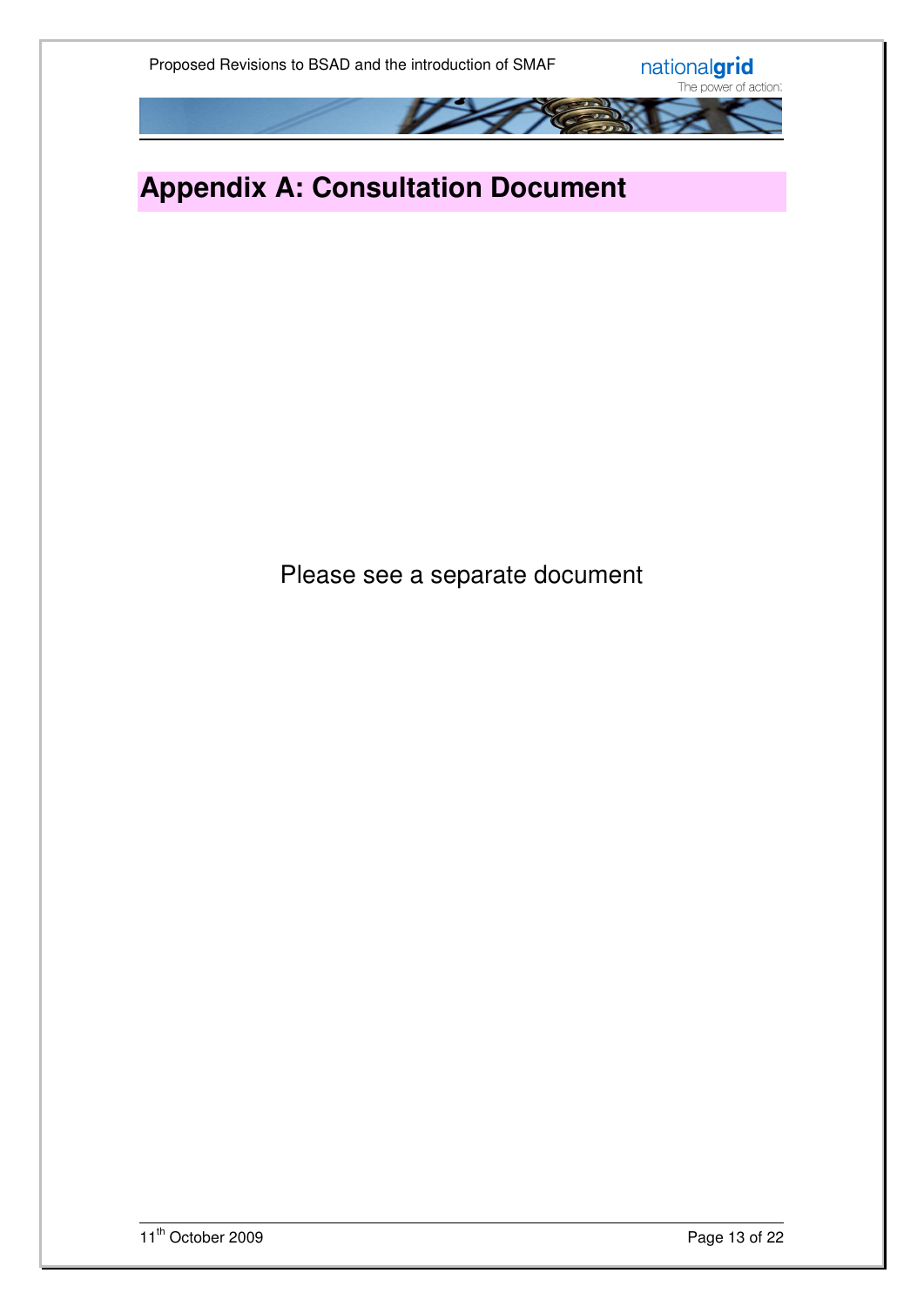

# **Appendix B: Industry Responses Received**

- $\triangleright$  Centrica
- ▶ ScottishPower
- $\triangleright$  RWE
- EON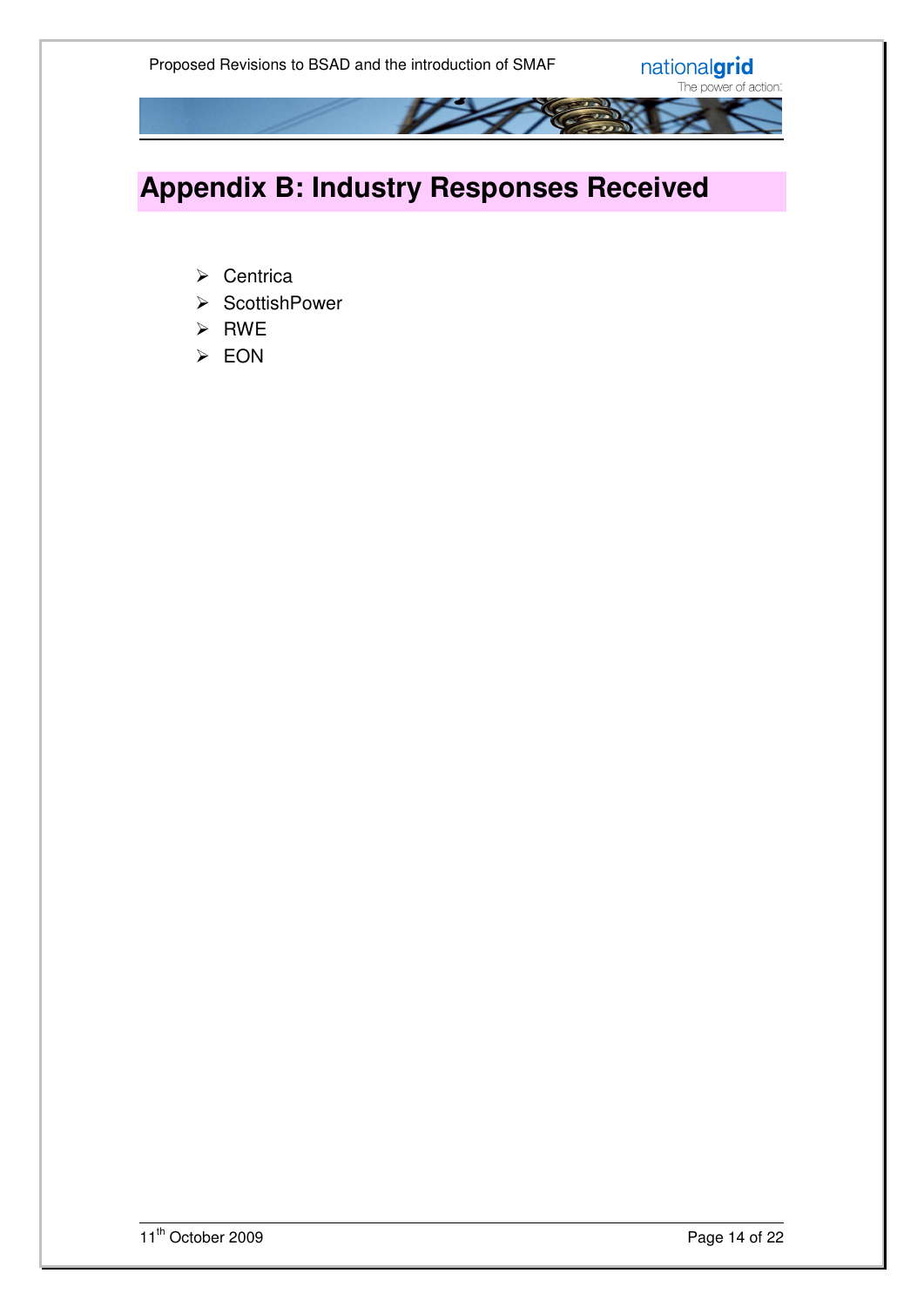

| <b>Respondent:</b>           | Chris Stewart |
|------------------------------|---------------|
| <b>Company Name:</b>         | Centrica      |
| Does this response contain N |               |
| confidential information?    |               |

| No             | Ouestion                                                                                                                                                                                                        | Response<br>(Y/N) | <b>Rationale</b>                                                                                                                                                                                                                                                                                                                                                                                              |
|----------------|-----------------------------------------------------------------------------------------------------------------------------------------------------------------------------------------------------------------|-------------------|---------------------------------------------------------------------------------------------------------------------------------------------------------------------------------------------------------------------------------------------------------------------------------------------------------------------------------------------------------------------------------------------------------------|
| $\mathbf{1}$   | Do you agree that the<br>changes proposed to the<br>BSAD.<br>methodology<br>statement In Appendix B<br>resulting from modification<br>P217A should be made?                                                     | Y                 | The changes proposed reflect those<br>required for BSC modification P217.                                                                                                                                                                                                                                                                                                                                     |
| $\overline{2}$ | Do you agree that the<br>SMAF<br>methodology<br>statement<br>proposed<br>in.<br>Appendix C should<br>be<br>Implemented?                                                                                         | Y                 | The new SMAF methodology statement<br>supports the changes being made as a<br>result of BSC modification P217                                                                                                                                                                                                                                                                                                 |
| $\overline{3}$ | agree that<br>Do.<br><b>VOU</b><br>Emergency Deenergisation<br>Instruction volumes should<br>be included within the BSAD.<br>and SMAF<br>methodology<br>statement as<br>contained<br>within Appendices E and G? | Y                 | Centrica agrees that volumes due to<br><b>Emergency Deenergistion Instructions</b><br>should be included in cash out. This<br>would improve the accuracy of NIV when<br>these actions are taken ensuring that the<br>correct imbalance price is selected as the<br>main price.<br>It should be made clear that volumes are<br>only included 'up to the wall' (including a<br>definition of 'up to the wall'). |
| 4              | Do.<br>that<br>vou<br>agree<br>Commercial<br>Intertrip<br>volumes should be included.<br>within the BSAD and SMAF<br>methodology statement as<br>contained<br>within<br>Appendices E and G?                     | Y                 | Centrica agrees that volumes due to<br>Commercial Intertrip Volumes should be<br>included in cash out.<br>This would improve the accuracy of NIV<br>when these actions are taken ensuring<br>that the correct imbalance price is<br>selected as the main price.<br>It should be made clear that volumes are                                                                                                   |

| No Question                        | <b>Response Rationale</b><br>(Y/N) |                                                                                 |
|------------------------------------|------------------------------------|---------------------------------------------------------------------------------|
|                                    |                                    | only included 'up to the wall' (including a<br>definition of 'up to the wall'). |
| Do you have any other<br>comments? | Ν                                  |                                                                                 |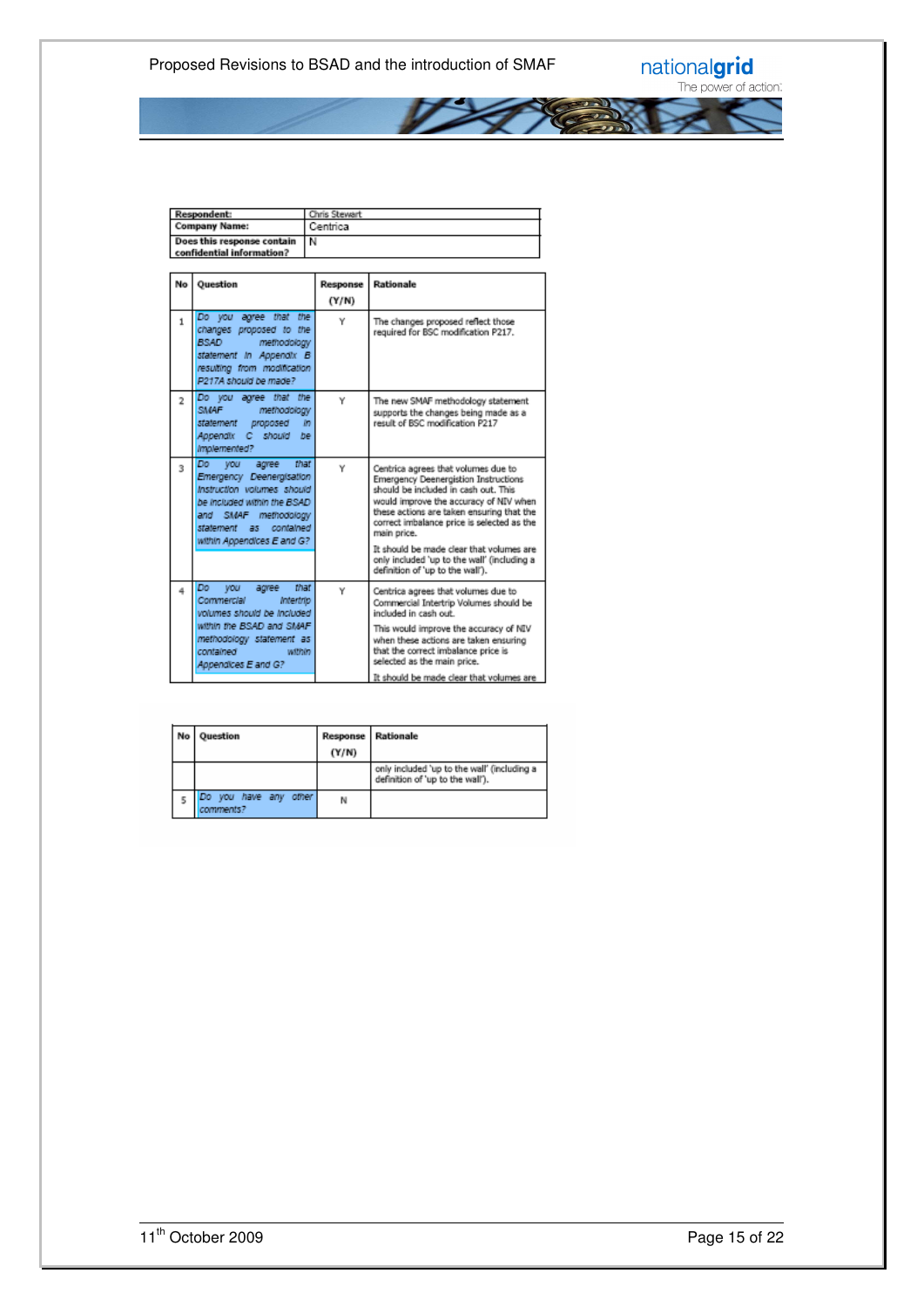

| <b>Respondent:</b>                                      | Gary Henderson                                 |
|---------------------------------------------------------|------------------------------------------------|
| <b>Company Name:</b>                                    | SAIC Ltd. (for and on behalf of ScottishPower) |
| Does this response contain<br>confidential information? | No                                             |

| <b>No</b>      | Question                                                                                                                                                                                                      | <b>Response</b><br>(Y/N) | <b>Rationale</b>                                                                                                                                                                                 |
|----------------|---------------------------------------------------------------------------------------------------------------------------------------------------------------------------------------------------------------|--------------------------|--------------------------------------------------------------------------------------------------------------------------------------------------------------------------------------------------|
| $\mathbf{1}$   | Do you agree that<br>the<br>changes proposed to the<br><b>BSAD</b><br>methodology<br>statement in Appendix B<br>resulting from modification<br>P217A should be made?                                          | Yes                      | As P217A has been approved by the<br>Authority for implementation in November<br>2009, it is appropriate that the<br>consequential changes to the BSAD<br>methodology statement are implemented. |
| $\overline{2}$ | Do you agree that the<br><b>SMAF</b><br>methodology<br>proposed<br>statement<br>in<br>Appendix<br>should<br>$\mathcal C$<br>be<br>implemented?                                                                | Yes                      | As for the BSAD changes, the SMAF<br>methodology statement should be<br>implemented.                                                                                                             |
| 3              | that<br>Do<br>you<br>agree<br><b>Emergency Deenergisation</b><br>Instruction volumes should<br>be included within the BSAD<br>and SMAF methodology<br>contained<br>statement as<br>within Appendices E and G? | Yes                      |                                                                                                                                                                                                  |
| 4              | that<br>Do<br>you<br>agree<br>Commercial<br>Intertrip<br>volumes should be included<br>within the BSAD and SMAF<br>methodology statement as<br>within<br>contained<br>Appendices E and G?                     | Yes                      |                                                                                                                                                                                                  |
| 5              | Do you have any other<br>comments?                                                                                                                                                                            | <b>No</b>                |                                                                                                                                                                                                  |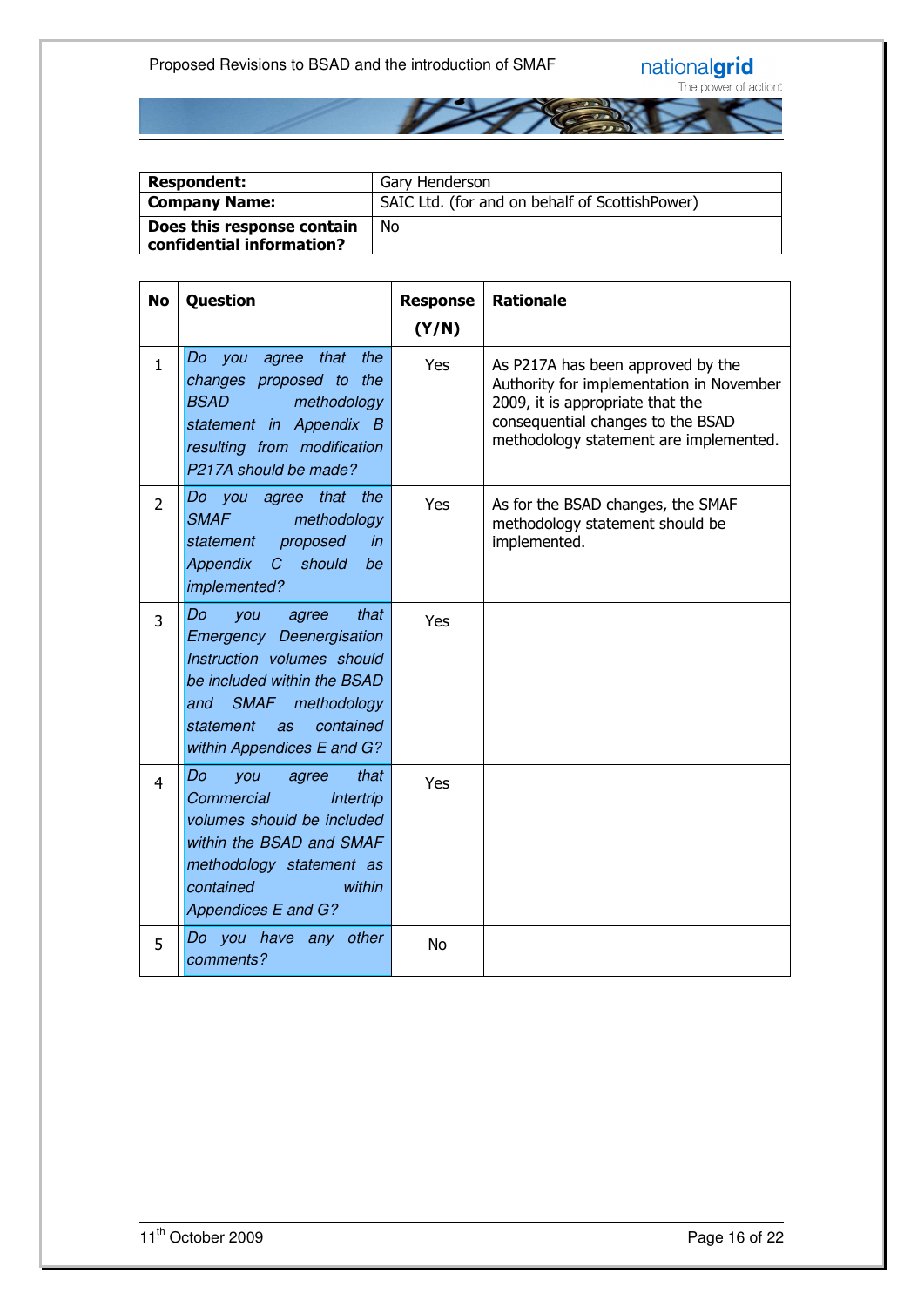

| <b>Respondent:</b>                                      | <b>Bill Reed</b>             |
|---------------------------------------------------------|------------------------------|
| <b>Company Name:</b>                                    | RWE Supply and Trading GmbH, |
| Does this response contain<br>confidential information? | No                           |

| <b>No</b>      | Question                                                                                                                                                                                                            | <b>Response</b><br>(Y/N) | <b>Rationale</b>                                                                                 |
|----------------|---------------------------------------------------------------------------------------------------------------------------------------------------------------------------------------------------------------------|--------------------------|--------------------------------------------------------------------------------------------------|
| $\mathbf{1}$   | Do you agree that<br>the<br>changes proposed to the<br><b>BSAD</b><br>methodology<br>statement in Appendix B<br>resulting from modification<br>P217A should be made?                                                | Y                        | We support the changes as proposed to<br>facilitate the implementation of P217A.                 |
| $\overline{2}$ | the<br>Do you agree<br>that<br><b>SMAF</b><br>methodology<br>proposed<br>in<br>statement<br><b>Appendix</b><br>should<br>C<br>be<br>implemented?                                                                    | Y                        | We support the changes as proposed to<br>facilitate the implementation of P217A.                 |
| 3              | Do<br>that<br>you<br>agree<br><b>Emergency Deenergisation</b><br>Instruction volumes should<br>be included within the BSAD<br>SMAF methodology<br>and<br>contained<br>statement<br>as<br>within Appendices E and G? | Y                        | The proposals with regard to emergency<br>deenergisation instruction volume seem<br>appropriate. |
| 4              | Do<br>that<br>you<br>agree<br>Commercial<br>Intertrip<br>volumes should be included<br>within the BSAD and SMAF<br>methodology statement as<br>within<br>contained<br>Appendices E and G?                           | Y                        | The proposals with regard to commercial<br>intertrip volumes volume seem<br>appropriate.         |
| 5              | Do you have any other<br>comments?                                                                                                                                                                                  | N                        |                                                                                                  |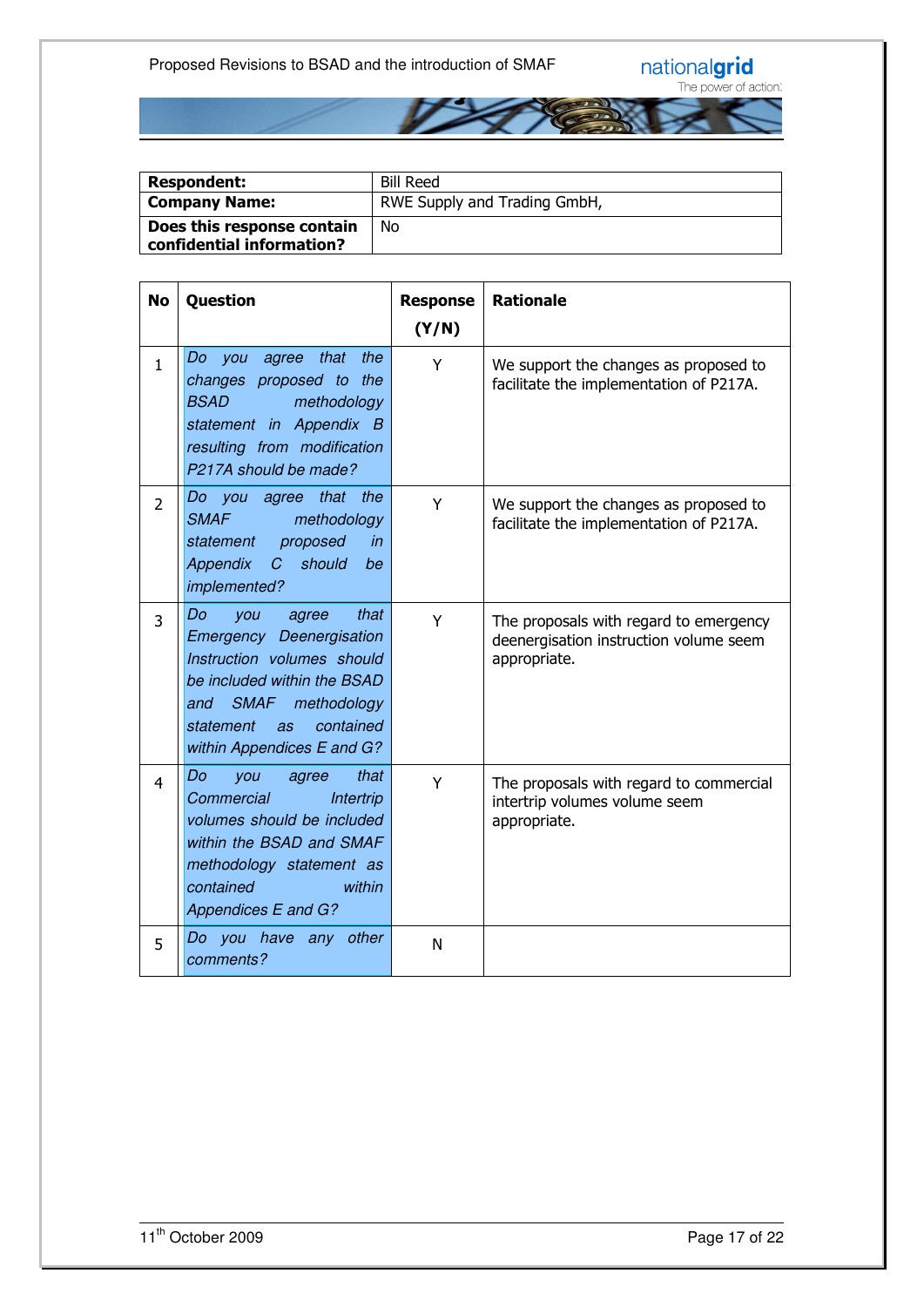

| <b>Respondent:</b>                                      | Claire Maxim |
|---------------------------------------------------------|--------------|
| <b>Company Name:</b>                                    | E.ON UK      |
| Does this response contain<br>confidential information? | <b>No</b>    |

| <b>No</b>      | Question                                                                                                                                                                                                         | <b>Response</b> | <b>Rationale</b>                                                                                                                                                                                                                 |
|----------------|------------------------------------------------------------------------------------------------------------------------------------------------------------------------------------------------------------------|-----------------|----------------------------------------------------------------------------------------------------------------------------------------------------------------------------------------------------------------------------------|
|                |                                                                                                                                                                                                                  | (Y/N)           |                                                                                                                                                                                                                                  |
| $\mathbf{1}$   | Do you agree that<br>the<br>changes proposed to the<br><b>BSAD</b><br>methodology<br>statement in Appendix B<br>resulting from modification<br>P217A should be made?                                             | Y               |                                                                                                                                                                                                                                  |
| $\overline{2}$ | that<br>the<br>Do you agree<br><b>SMAF</b><br>methodology<br>proposed<br>statement<br>in<br>C<br>should<br><b>Appendix</b><br>be<br>implemented?                                                                 | Y               |                                                                                                                                                                                                                                  |
| 3              | that<br>Do<br>you<br>agree<br><b>Emergency Deenergisation</b><br>Instruction volumes should<br>be included within the BSAD<br>and SMAF methodology<br>contained<br>statement<br>as<br>within Appendices E and G? | Y               |                                                                                                                                                                                                                                  |
| $\overline{4}$ | that<br>Do<br>you<br>agree<br>Commercial<br>Intertrip<br>volumes should be included<br>within the BSAD and SMAF<br>methodology statement as<br>contained<br>within<br>Appendices E and G?                        | Y               |                                                                                                                                                                                                                                  |
| 5              | Do you have any other<br>comments?                                                                                                                                                                               | Y               | SMAF Methodology Page 6 Part B Section<br>3 Option Contracts - please reword<br>"BM Start-Up option contracts used by<br>National Grid to facilitate access to MWs<br>energy from BM Units that would not<br>have otherwise run" |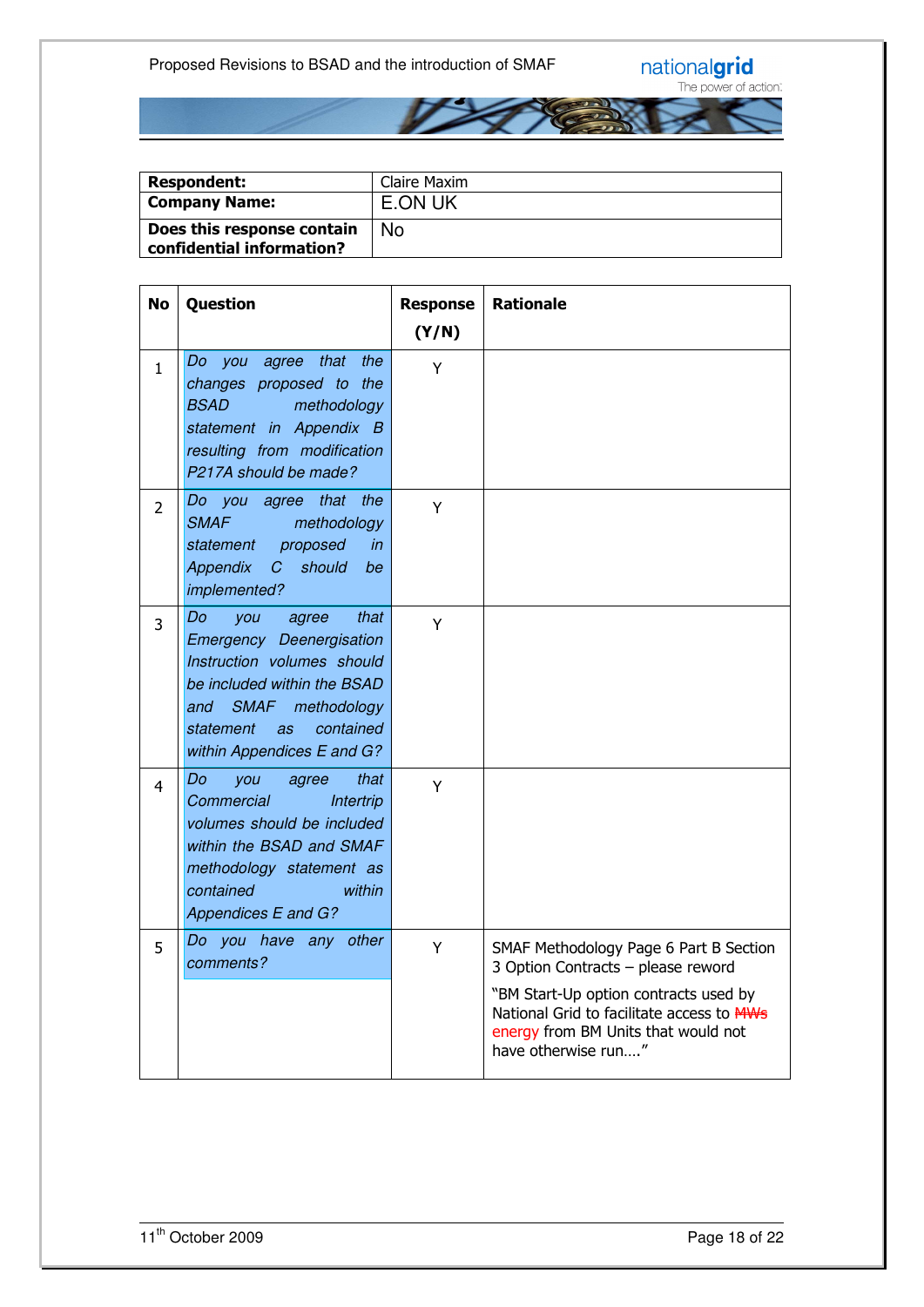

# **Appendix C: Marked-up BSAD methodology statement – P217A and additional balancing services**

Please see a separate document

11<sup>th</sup> October 2009 Page 19 of 22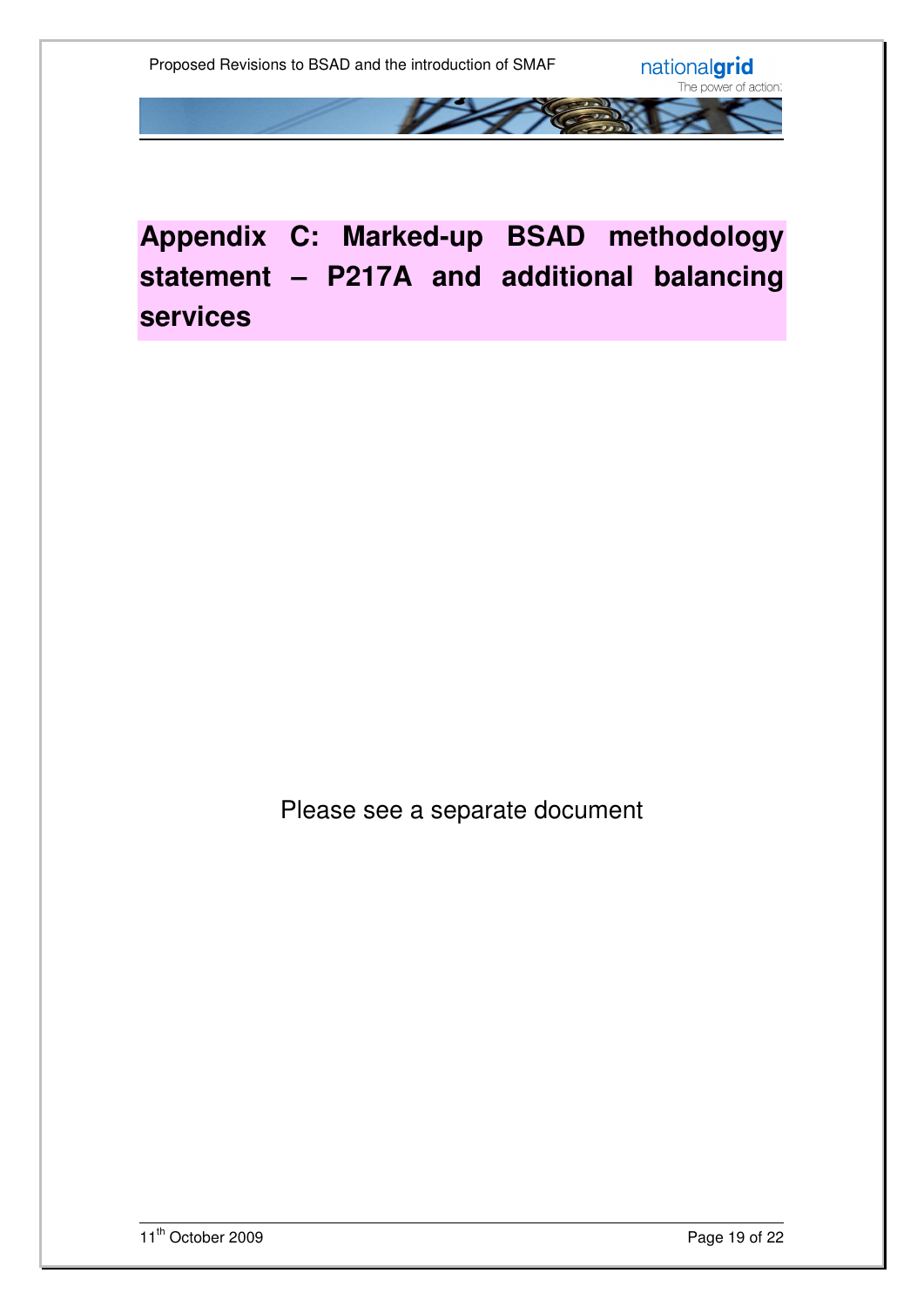

**Appendix D: Marked-up SMAF methodology statement – P217A and additional balancing services**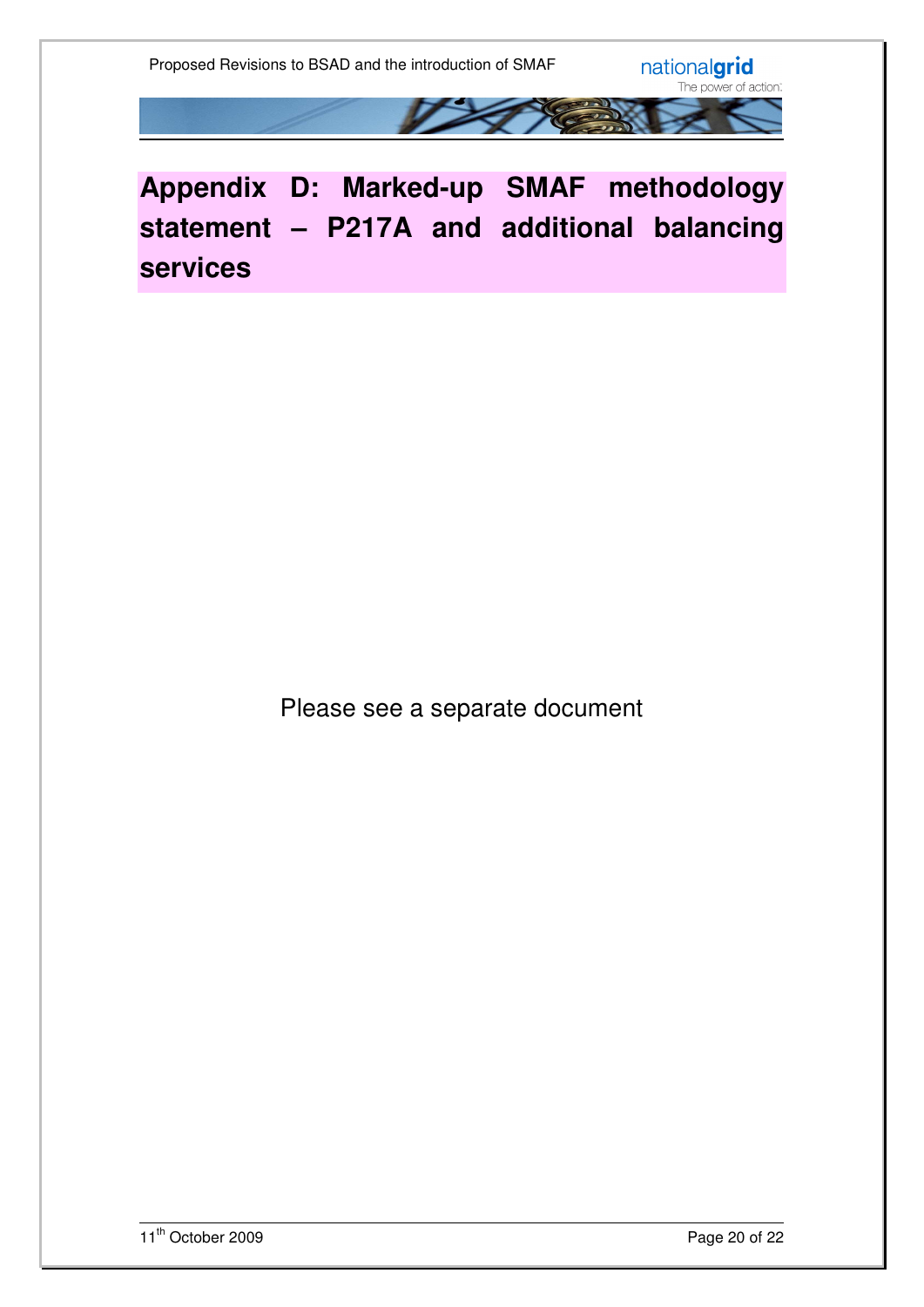

# **Appendix E: Marked-up BSAD methodology statement – P217A**